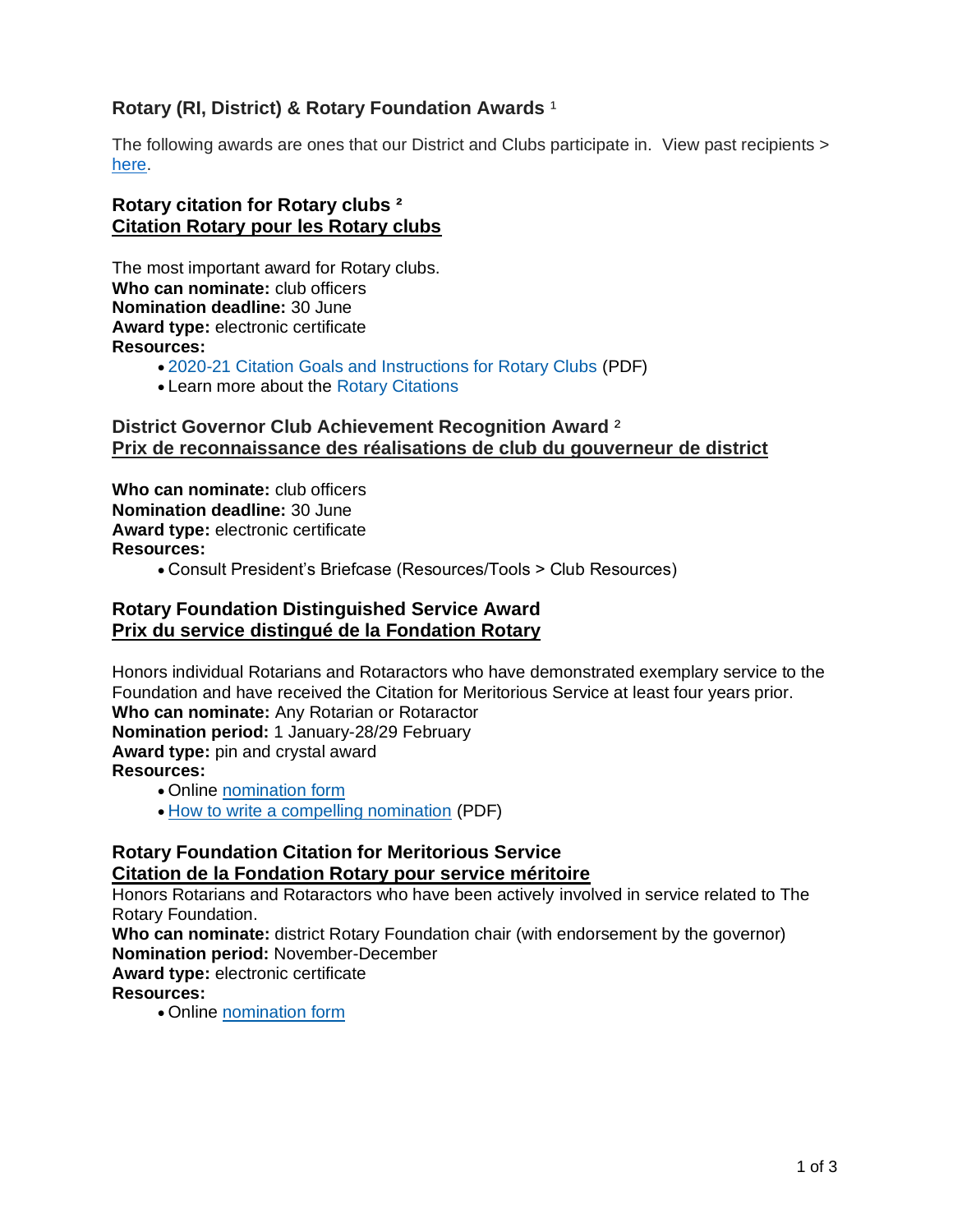# **Regional Service Award For A Polio-Free World Prix du service régional pour un monde sans polio**

Honors Rotarians who have made outstanding contributions to our polio eradication efforts. Individuals can be nominated for **regional** (or international) service. **Who can nominate:** Rotarians **Nomination period:** Annually: July-1 October **Nomination deadline:** 1 October **Award type:** framed certificate, plaque **Resources:**

• Online [nomination form](https://rotary.qualtrics.com/jfe/form/SV_9RG7oHviieQmAkd)

## **Rotary Foundation District Service Award Prix du service de district de la Fondation Rotary**

Honors Rotarians and Rotaractors who are making a difference through the Foundation's programs.

**Who can nominate:** district governors who receive recommendations from their district foundation committee

**Nomination period:** all year (ideally before district conference)

**Award type:** electronic certificate

## **Resources:**

• [Rotary Foundation District Service Award template](https://my-cms.rotary.org/en/document/district-service-award-template) (PDF)

# **Service Above Self Award Prix Service Above Self**

Prestigious award for Rotarians and Rotaractors who demonstrate their commitment to helping others by volunteering their time and talents.

**Who can nominate:** district governors

**Nomination period:** 1-31 October

**Award type:** pin and crystal award **Resources:**

- Online [nomination form](https://rotary.qualtrics.com/jfe/form/SV_3QqKGOfQReFIluJ)
- [How to write a compelling nomination](https://my-cms.rotary.org/en/document/how-write-compelling-nomination) (PDF)

## **Avenues of Service Award (District Recognition) Prix des avenues de service (reconnaissance du district)**

With an award from their district, clubs can honor a Rotarian or Rotaractor who participates in service activities in one of the five Avenues of Service — club, vocational, community, international, and youth service.

**Who can nominate:** club presidents

**Nomination period:** all year

**Award type:** electronic certificate

## **Resources:**

- Online [nomination form](https://rotary.qualtrics.com/jfe/form/SV_4V0rQ6ijj6qu9pj) for club presidents
- [Examples of eligible service activities](https://my-cms.rotary.org/en/document/avenues-service-award-examples-eligible-service-activities) (PDF)
- [How to write a compelling nomination](https://my-cms.rotary.org/en/document/how-write-compelling-nomination) (PDF)